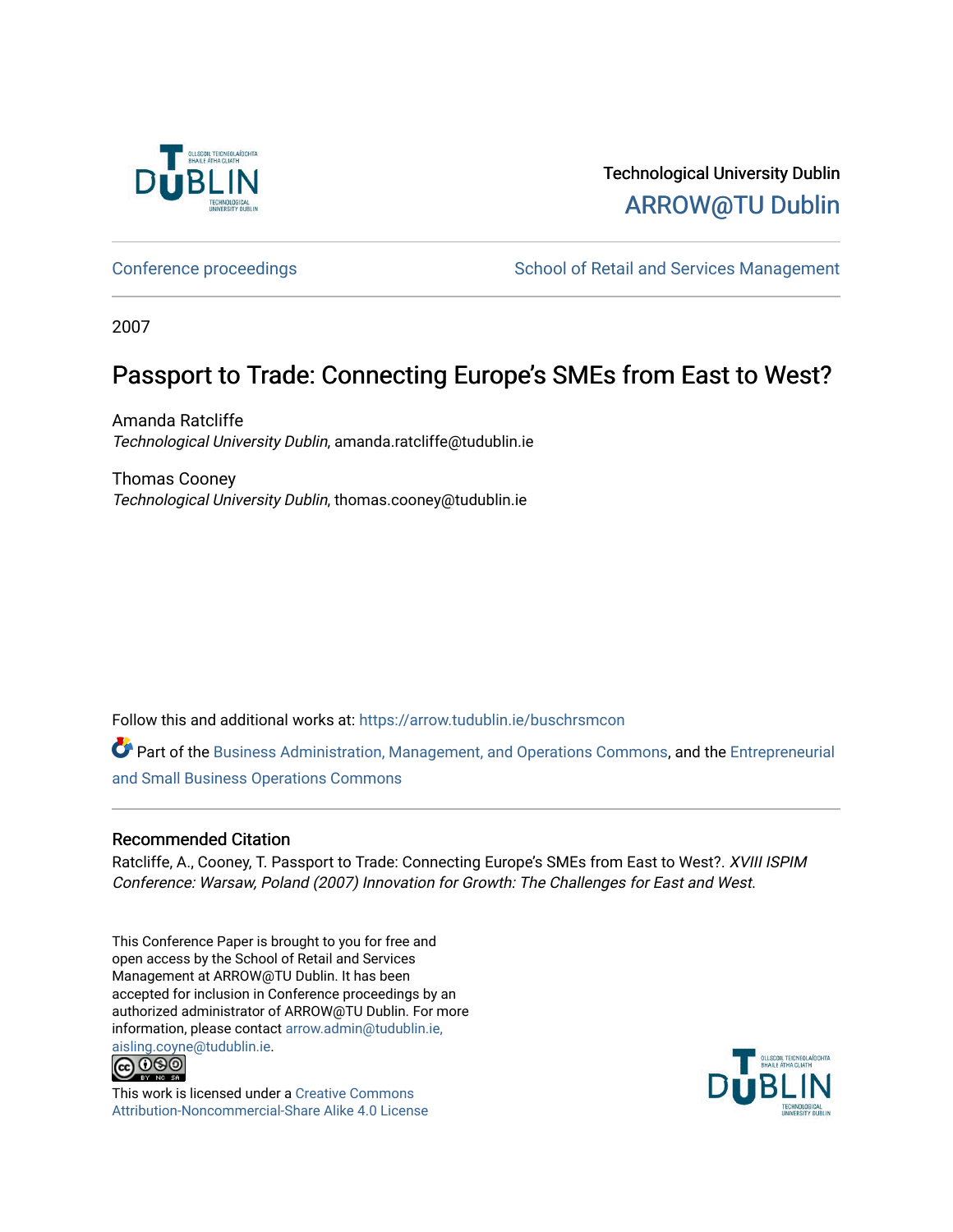# **Passport to Trade: Connecting Europe's SMEs from East to West?**

# Amanda Ratcliffe

Dublin Institute of Technology, Aungier St Campus, Dublin 2 Ireland E-mail: amanda.ratcliffe@dit.ie

# Dr. Thomas Cooney

Dublin Institute of Technology, Aungier St Campus, Dublin 2 Ireland E-mail: Thomas.cooney@dit.ie

**Abstract:** An EFER report in 1995observed that little of the growth of Europe's top 500 companies came from existing products in existing markets, but almost two-thirds of the growth came from entering new markets [1]. A large majority of Europe's 500 are active in export markets, with exports accounting for 40% of their turnover as opposed to the 10% export share for SMEs overall. One of the critical reasons for the poor performance of SMEs within the international arena is their ignorance of local business cultures. This paper is based upon the work of an EU initiative with the project title "Passport to Trade" whose primary objective was to improve the existing vocational training materials in business culture for SMEs, incorporating material across the whole EU. A needs analysis was conducted across the EU and qualitative testing in three markets. The on-line delivery method used allows SMEs and their employees to access training materials remotely at their convenience.

**Keywords:** SME; Trade; International Business; EU; Culture; Entrepreneurship; On-line Support;

#### **Introduction**

In this age of globalisation, ever increasing importance is placed on international trade as a vehicle for company growth. However, gearing up for such activity presents major hurdles, particularly for small to medium sized companies (SMEs), given their more limited financial and personnel resources. Nowhere are these challenges more prevalent than for the culturally diverse EU trade region.

The Lisbon Strategy was launched in 2000 with the objective of making Europe the most competitive economy in the world by 2010. However targets slipped as governments failed to implement the reforms. In 2005 the REFORM agenda was launched by Gunther Verheugen and is committed to implementing reform in key areas including "Improving the Business Environment". This places particular emphasis on establishing effective support mechanisms for SMEs to breed a more mature culture of entrepreneurship in the EU (Johnson and Turner, 2006). This initiative is also of particular interest to Eastern European countries where entrepreneurship is still at a developmental stage.

The Passport to Trade project (reference number: UK/05/B/F/PP-162\_358) is an EU research initiative with the primary objective being to provide an on-line business support for SMEs to develop business links in other EU countries. The research aims to understand in detail the needs of SMEs with regard to business culture issues when operating within the EU. The particular needs of SMEs from Eastern Europe are also considered, where support infrastructures are still in the process of being built.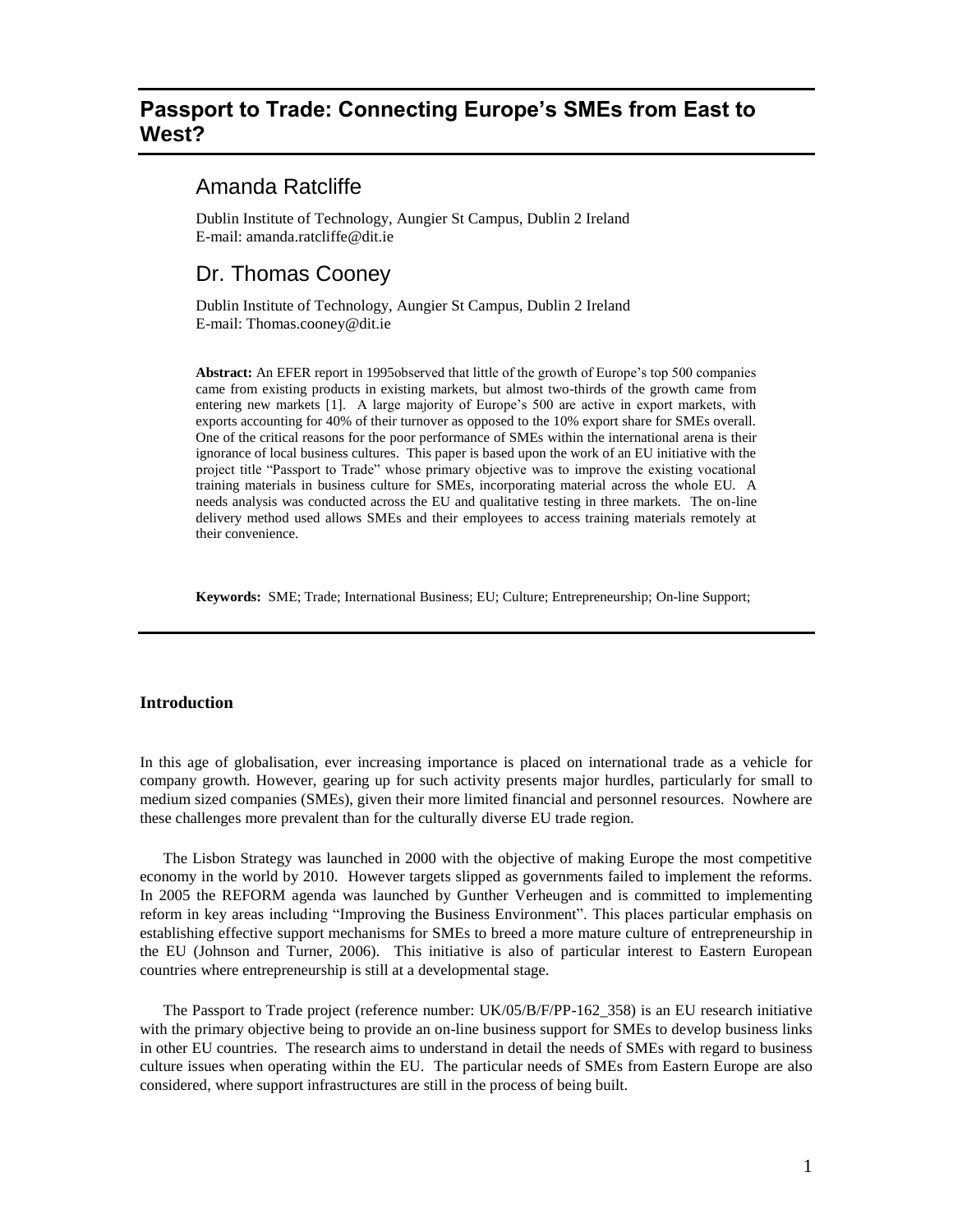This paper will document the background to the development of the Passport to Trade initiative. Then, a brief review of current relevant literature in the area is presented as a context for the project. Research in the form of a needs analysis has been carried out and this provides initial feedback for incorporation into the development of the educational tools. Initial findings from testing will be presented, complete with details about the finished product.

#### **Theoretical Background**

The internationalisation of business is an irregular event, despite media perceptions to the contrary. Doole and Lowe (2004) state that despite the huge number of SMEs, less than five per cent grow to a significant extent, but that many of these achieve this through exporting [2]. They argued that small companies in particular view the international environment as hostile and therefore ignore the possible gains from exporting and concentrate instead on their domestic markets. Barker and Kaynack (1992) identified the major perceived barriers to entry for non-exporting SMEs as [3]:

- too much red tape
- trade barriers
- transportation difficulties
- lack of trained personnel
- lack of export incentives
- lack of coordinated assistance
- unfavourable conditions overseas
- slow payment by buyers
- lack of competitive products
- payment defaults
- language / cultural barriers

These barriers lie beneath the daunting challenge of international business, particularly for inexperienced and lesser resourced SMEs. Yet it is imperative for a country's economic growth that its indigenous firms develop a strong sense of export activity. For example, currently there is concern about Ireland's economic future because only 10% of its exports come from indigenous firms [4]. However, despite these challenges many have made the leap, and many theories have evolved over the years to explain this proces

The concept of internationalisation has been used to describe the process by "which firms adopt international business activities" [5] and also the process through which firms "gradually increase their international involvement" [6]. Lowe and Doole (1997) found that the internationalisation process of SMEs is not necessarily an incremental process, but more like a series of step changes [7]. They suggested that any number of factors could act as a catalyst to step change (such as an unexpected product success or failure), leading to a reassessment of the company's business definition and strategy. Lowe and Doole's model stresses the necessity for a coordinated strategy to change the focus and improve the performance of the firm in international markets.

Zahra and George (2002) developed an integrated model of international entrepreneurship which considered a comprehensive set of factors consisting of organisational factors, strategic factors; factors of proximity or difference; outcomes; and finally environmental factors which highlighted the importance of national culture as a foundation stone for international entrepreneurship [8].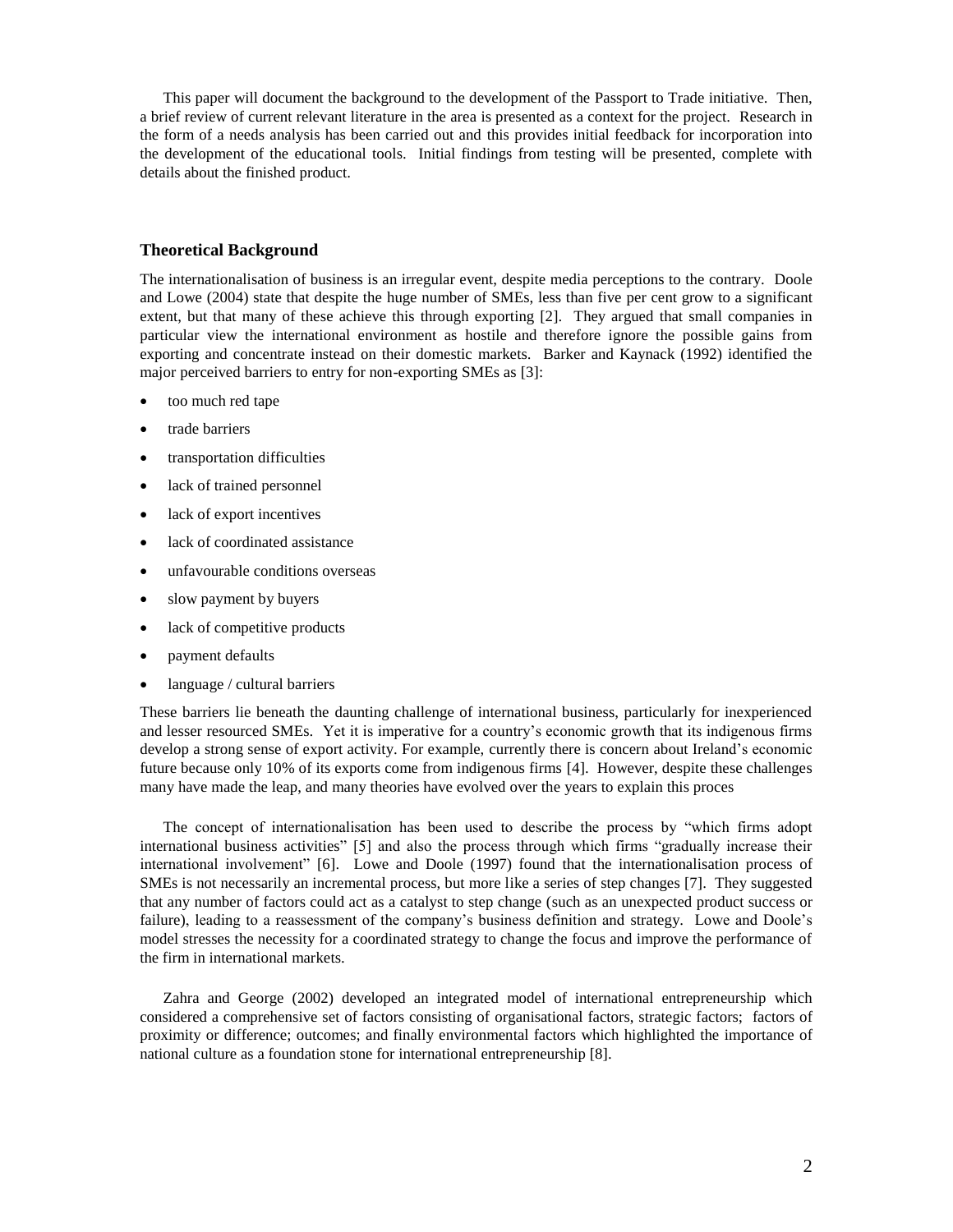#### **The Importance of Culture**

The critical role of culture as a key environmental factor which underlies differences in behaviours has long been established [9]. The complexity of culture defies any simplistic definition. Hofstede refers to culture as "the collective programming of the mind, distinguishing one group or category from another" [10]. The failure to take differences in national cultures into account has been the cause of many business failures [11]. Given the critical role of culture in international business many frameworks for developing an understanding of culture have been developed. However the work of Geert Hofstede stands out [12; 13; 10].

Hofstede's cross cultural research based on IBM employees in 50 countries attempts to study and classify cultural diversity. He developed a typology of 4 –later 5 - dimensions of culture:

- 1. Individual vs. Collective Orientation:
- 2. Power-Distance Orientation
- 3. Uncertainty-Avoidance Orientation
- 4. Masculine-Feminine Orientation
- 5. Short-Term vs. Long-Term Orientation

Although criticised for its European slant and the fact that all respondents were IBM employees leading to a focus on work related values, Hofstede's model has stood the test of time and was largely confirmed by subsequent research by Hoppe in 1990 [14].

Recent reseach into European cultures indicates that Eastern European countries fall into two main cultural groups [15]. The Northern countries comprise the Visegrad group: Hungary, Poland, Czech Republic, Slovakia and Poland. Despite regional differences these countries have a tradition of marketing education and can make the transition to the EU quite easily. (The links between the Baltic states and Scandinavia are assumed here) The southern Baltic states however, to which Bulgaria and Romania belong, are traditionally less developed and national identity takes priority over cooperation [15]. Understanding these differences is critical to any understanding of business behaviour in the accession states: Eastern Europe is not a homogeneous bloc!

#### **Passport to Trade Research Framework**

Passport to Trade is an EU research initiative with the primary objective to provide an on-line business support for SMEs interested in developing business links with companies in other EU countries. It is funded by the Leonardo da Vinci programme which pursues three central aims: to facilitate occupational integration, improve the quality of training and access to this training, and to boost the contribution of training to innovation [14]. The primary objectives of Passport to Trade are to:

- Improve existing vocational training materials in business culture incorporating material from across the whole European Union;
- Widen and ease access to vocational training materials in business culture;
- Produce additional training materials in business culture;
- Implement e-learning facilities and support;
- Improve the skill base of SMEs wishing to trade across the 25 EU member states.

The project is concerned with addressing the particular constraints on the provision of vocational training for SMEs who, given their limited resources, cannot easily release personnel for training seminars. The online delivery method is considered crucial for an SME target audience as it allows them to access the materials remotely at their convenience. Users will be able to select their country of interest in a choice of three national languages (English, French and German. The research is divided into two main stages:

 Establishing the needs of SMEs interested in trading outside their borders with companies form other EU nations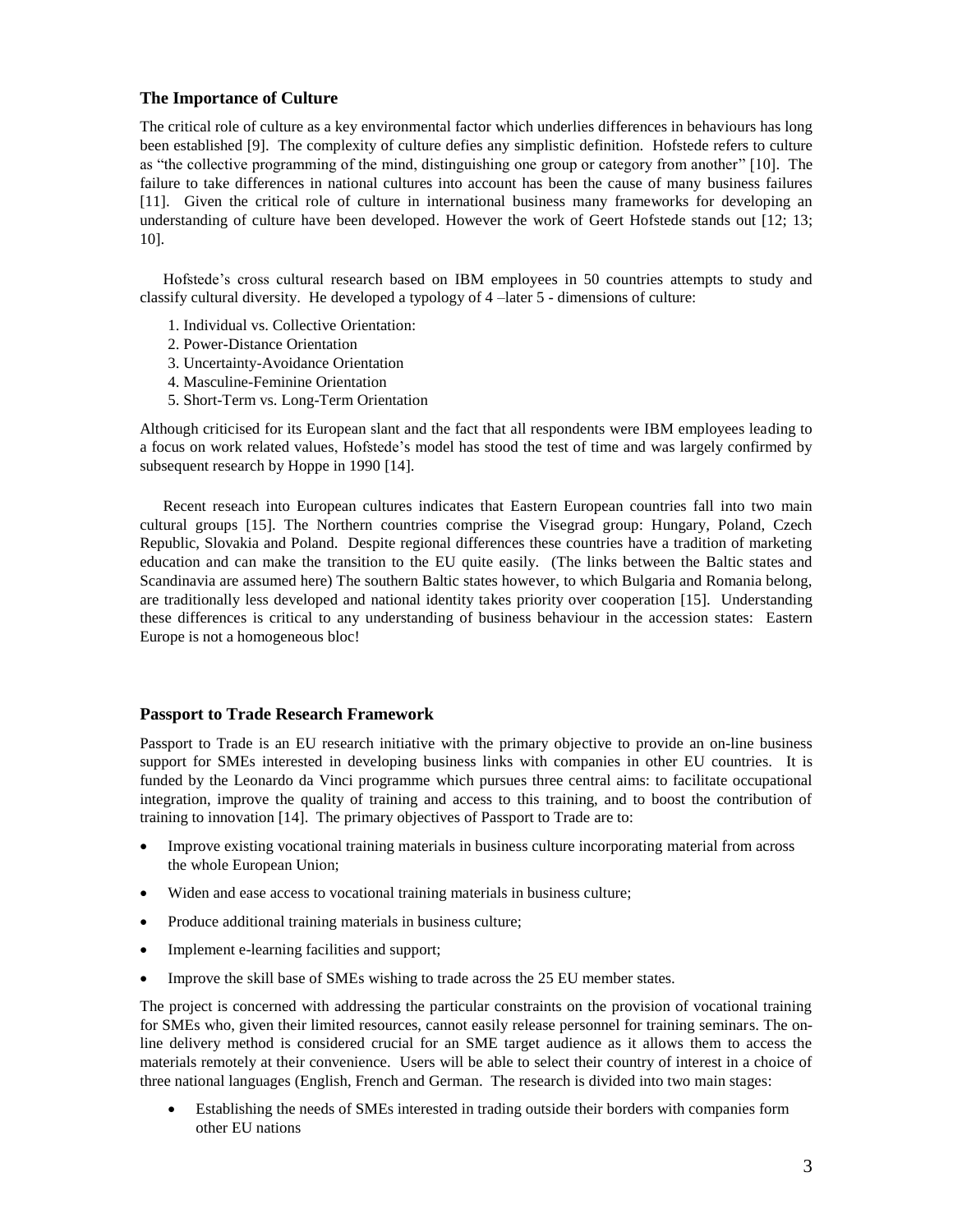Testing web-based solutions in a multiple of EU markets for accessibility and usefulness.

The initial phase involved carrying out a needs analysis to identify the needs of SMEs either trading, or wishing to trade, across the EU trade region. This was carried out by means of a questionnaire – in English only - which was emailed to SMEs in all 25 countries (Appendix 1). Initially only 70 responses were received and the following results are based on these responses.

#### **Main findings**

#### *Stage 1: Needs Analysis*

Despite efforts made to obtain responses from all sectors, the manufacturing sector dominated with 42% of responses. In addition, only one response was received from Poland which illustrates the linguistic difficulty for Eastern European countries in responding to a questionnaire in English. Figures 1 and 2 document responses by country of origin and company size respectively.



**Fig 1: Responses by country of origin Fig 2: Responses by company size**

Respondents were asked to rate the importance of various elements of knowledge about potential new markets (Appendix 2). From the analysis it is clear that "data relevant to my industry / business sector" is considered the only vital element of knowledge with 46% of respondents ranking it as vital. Perhaps not surprisingly, sections on the role / importance of family in society and religion were not considered particularly important, accounting for only 15% and 19% of combined important/vital ratings respectively. This would indicate an underestimation of cultural knowledge by SMEs, further endorsing the need for the Passport to Trade vehicle.

Respondents were also asked to comment on any additional cultural factors which, in their view, could impact on business relations. Taking a wider definition of "cultural factors" responses covered a variety of topics including the following:

- The degree of environmental protection;
- Communication restrictions due to language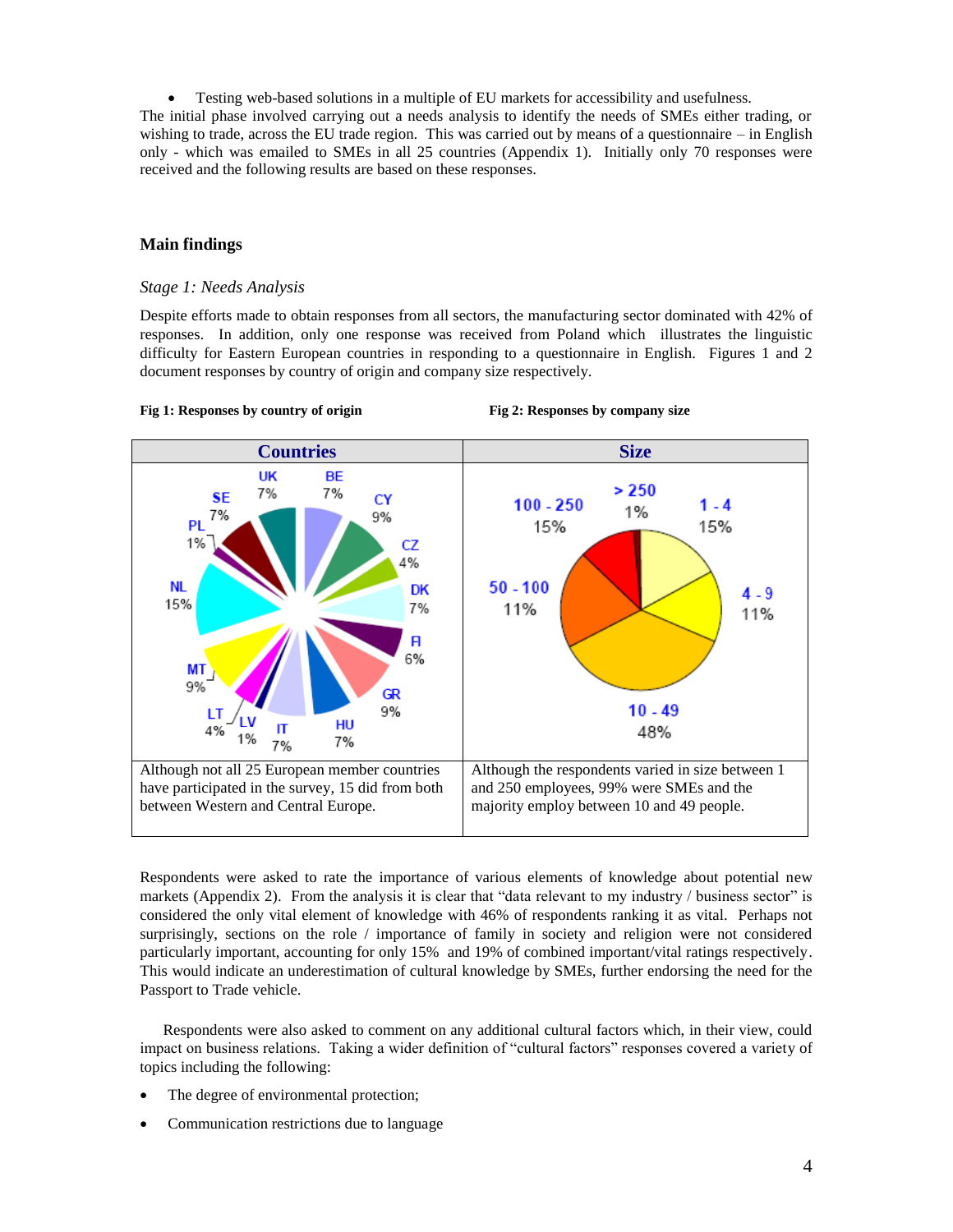- Variations in terms of payment
- Access to and use of internet and telephone networks
- Business restrictions on import/export
- Interpersonal communication and building of trust
- Import regulations
- Variations in marketing structures across countries
- Information on networks
- History, traditions, relations to neighbouring countries
- Use of slang, particular sense of humour.

This list endorses the findings of Barker and Kaynack (1992) and reflects the legitimate and practical concerns of SMEs embarking on international business relations [3]. International business is venturing into the unknown for inexperienced companies and the comprehensive response to this section indicates that cultural factors underlie many of the fears associated with internationalisation.

When asked which speed of internet connection they use, 40% of respondents answered up to 1 Mbps, and a further 33% up to 2 Mbps. (see Fig. 4)

#### **Fig 4: Respondents' internet connection capability**



| 56 Kbps (e.g. dial-up connection)         | 3%  |
|-------------------------------------------|-----|
| 128 Kbps (e.g. ISDN connection)           | 10% |
| up to 1 Mbps (e.g. basic ADSL connection) | 40% |
| up to 2 Mbps (e.g. fast ADSL connection)  | 33% |
| more than 2 Mbps                          | 14% |

These findings indicate that the majority of SMEs are quite capable of accessing the learning materials online, thereby benefiting from the convenience and flexibility of this delivery mechanism. Over 68% of responses stated they were happy with the website as a means of delivery, however 38% requested some other form of support such as CD Rom or PDF documents.

The delivery method used will not only allow SMEs and their employees to access training materials remotely at their convenience, but also enable on-line support by e-mail. While on-line delivery remains the prime vehicle here, in countries where broadband/internet access is slow or not readily available, CD Roms will also be made available.

Respondents were asked to comment on any factors they considered important for a successful business relationship. The overall response rate was low here, reflecting the fact that answers had to be original and therefore this section was more demanding in terms of time and linguistic capability. Many responses were (understandably) subjective as can be illustrated with the example of Germany: While one respondent positively rated Germany as "Reliable; good attitude towards time and structure; formal; good business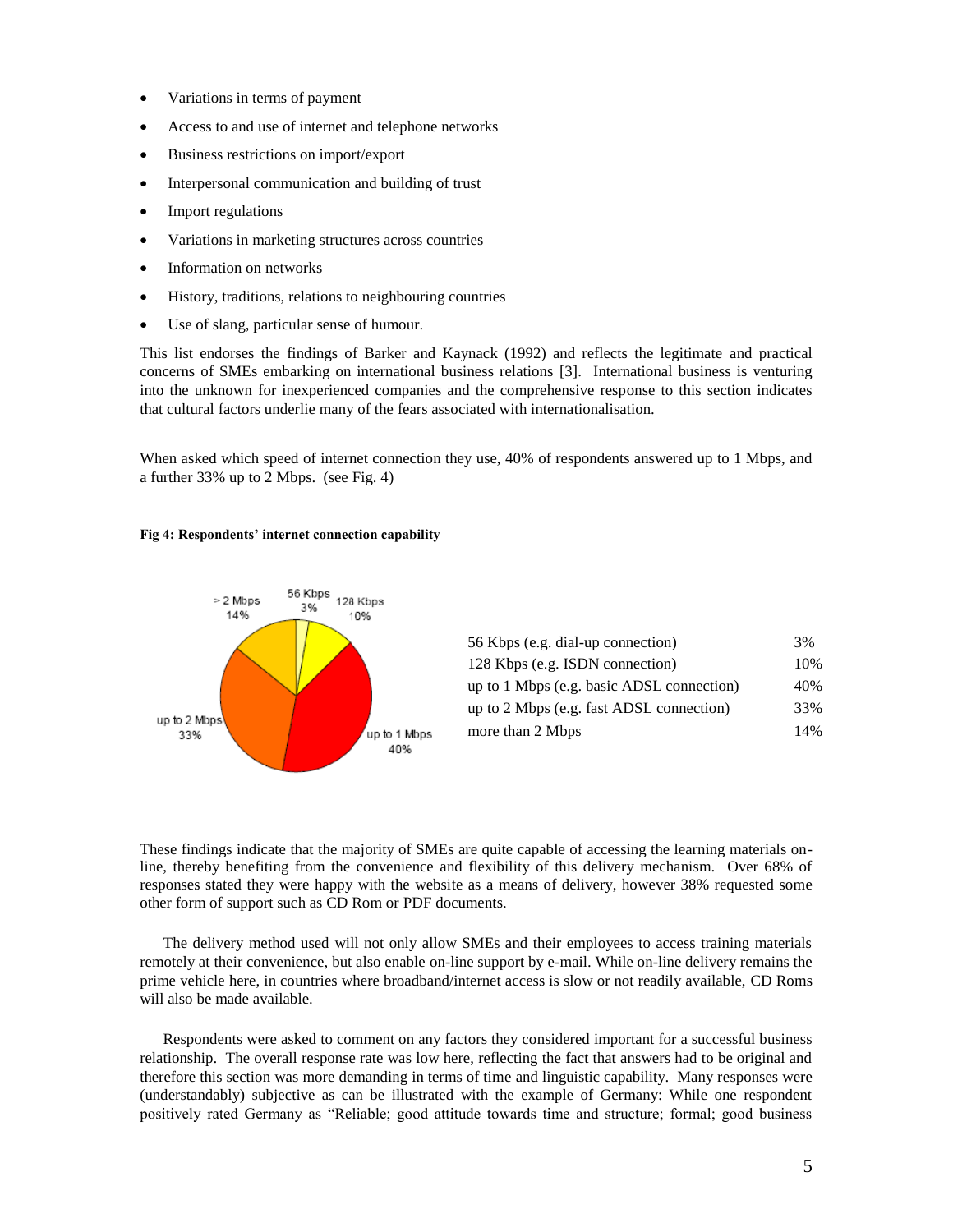ethics", another respondent felt Germany was " Too protectionist; lack of trust". These issues were further examined during the testing stage of the Passport to Trade website.

#### **Stage 2: Testing**

The project later addressed, through qualitative research, the accessibility and usefulness of the new website. Three groups of potential users were tested in the Czech Republic and the UK: SMEs, business support companies and third level business academics / students. In addition, further testing was conducted among a group of expert users in Italy. Testing was only possible on the English language version of the site so the Czech companies and Italian experts had to be competent in English. Participants were asked to perform tasks such as locating specific points of information. This was timed and the ease or difficulty of navigation monitored. They were also given the opportunity to comment on their experience. In the Czech Republic linguistic difficulties were highlighted, indicating a need for further translation of country material on the site into other languages at a later time. Design and navigation issues were also discussed and suggestions for improvement have been built into the development plan for the site.

#### **Limitations of this Research**

The actual number of responses to the needs analysis is low at 70, and can therefore not be viewed as representative of all EU SMEs. Despite unfailing attempts to include SMEs from all 25 EU countries in this initial phase of the research, responses were initially only received from 15 countries (although three further countries later responded) In the case of Austria for example, this was primarily due to stringent data protection legislation which makes it extremely difficult to gain access to company databases.

The fact that the questionnaire was only available in English was undoubtedly a factor in low or nonresponse rates. In Poland for example, only one response was achieved. This may also prove to be an issue for the final product, given that it is planned to deliver the information in three languages only.

#### **The Final Product**

The website will be launched under the brand "Business Culture" and will be available at [www.businessculture.org.](http://www.businessculture.org/) Testing is now complete and the material is in the process of being translated into French and German. The site is due to go live by the end of 2007.

#### **Conclusion**

Despite the limitations listed above, the results of the needs analysis and qualitative testing are encouraging and indicate that the Passport to Trade "Business Culture" product is a useful initiative that supports business development on an international basis. The convenient on-line delivery mechanism should ensure that practitioners in SMEs with limited resources all across the EU can access learning materials which will assist them in developing business relationships in other EU countries.

However, the results of testing strongly indicate major problems of accessibility to the site content given its availability in only English, French and German, all of which are Western European languages. It is clear that budgetary constraints are a factor here, however the exclusion of any Eastern European language option has proven to be a major stumbling block for SME owner managers. Critically, the only language which would be common to all of the Eastern countries is Russian. However, as Russian is not an EU language this was not considered appropriate. Viewed from a marketing perspective however, the needs of the target market would normally serve as the benchmark for such decisions.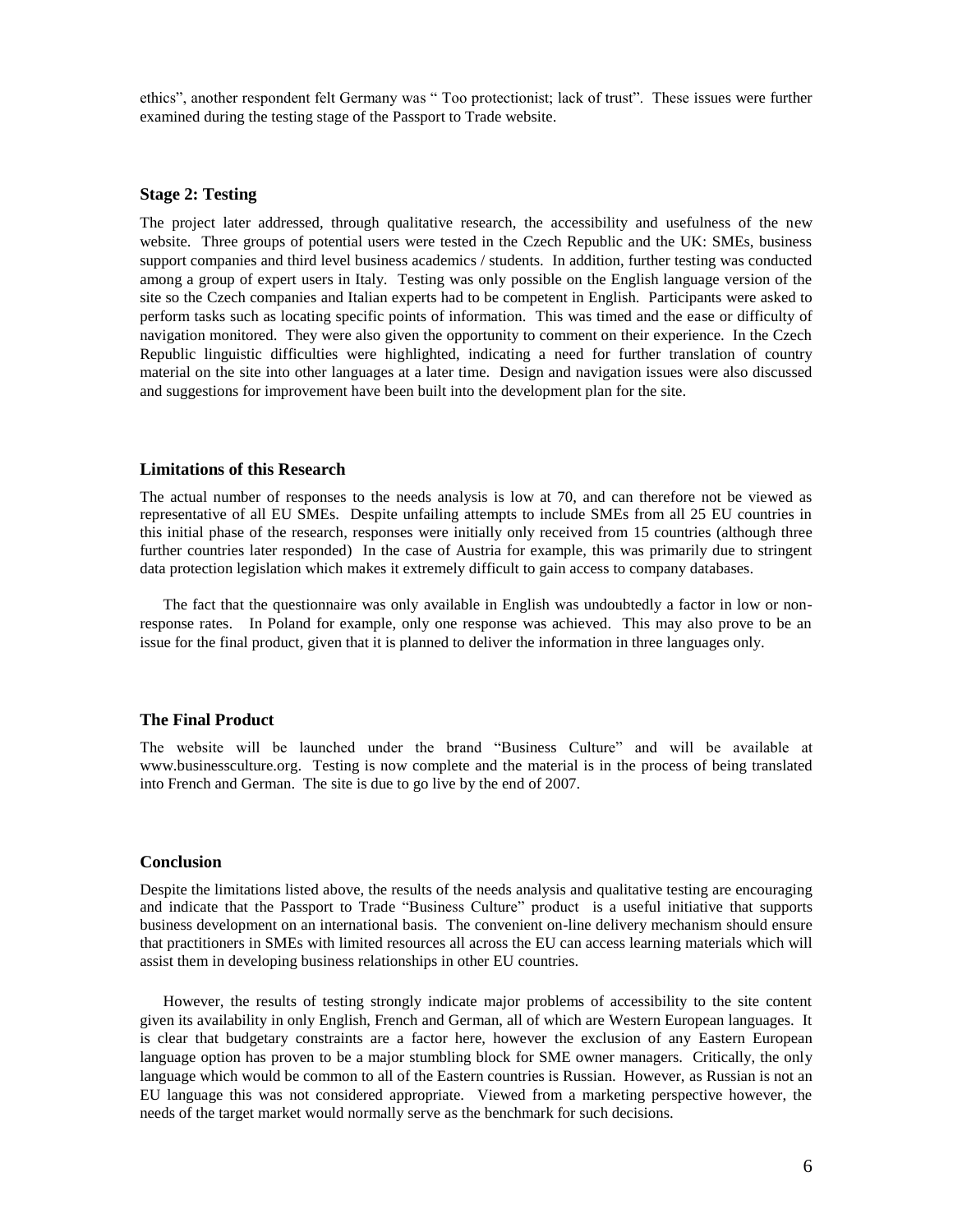This paper set out to examine the potential for Passport to Trade's "Business Culture" site to connect SMEs across the EU from East to West. The end product is undoubtedly a highly useful business tool, however its availability in exclusively Western languages would suggest that the Business Culture site will really act as a business driver in connecting SMEs from West to East.

#### **References and Notes**

- 1. EFER, (1995), Europe's 500: Dynamic Entrepreneurs, *EFER*, Schipol, Netherlands
- 2. Doole, I. and Lowe, R. (2004), International Marketing Strategy, Analysis, Development and Implementation, 4th ed,. Thomson
- 3. Barker, S & Kaynack, E. (1992), An empirical investigation of the differences between initiating and continuing exporters, *European Journal of Marketing*, 26 (3)
- 4. Economic Strategy Group, (2004), Ahead of the Curve, *Forfas*, Ireland.
- 5. Cavusgil, S. T., (1980), On the internationalisation process of firms, *European Research*, November.
- 6. Johanson, J. & Vahlne. J. E., (1977), The internationalisation process of the firm a model of knowledge development and increasing foreign market commitments, *Journal of International Business Studies*, 8 (1), Spring/Summer.
- 7. Lowe, R. & Doole, I., (1997), The characteristics of exporting firms at different stages of internationalisation; *International Marketing Strategy Contemporary Readings*, International Thomson Business Press (book).
- 8. Zahra, S. A. & George G., (2002), International Entrepreneurship: The Current Status of the Field and Future Research Agenda, in M.A. Hitt, R.D. Ireland, S.M. Camp and D.L. Sexton, *Strategic Entrepreneurship: Creating an Integrated Mindset*, Oxford; Blackwell Publishers (book).
- 9. Steenkamp, J-B. E. M., (2001), The role of national culture in international marketing research*, International Marketing Review*, 18,1.
- 10. Hofstede, G., (2001), *Culture's Consequences*, Thousand Oaks, , Sage Publications, CA (book).
- 11. Ricks, D.A., (1993), *Blunders in International Business*, Blackwell, Cambridge (book).
- 12. Hofstede, G., (1980), *Culture's Consequences: International Differences in Work-Related Values*, Sage, Beverly Hills, CA
- 13. Hofstede, G., (1991) Cultures and Organizations: Software of the Mind, McGraw Hill, London (book).
- 14. Hoppe, M.H., (1990), *"A comparative study of country elites: international differences in work-related values and learning and their implications for international management training and development",* doctoral dissertation, University of North Carolina at Chapel Hill, Chapel Hill, CA.
- 15. Usunier, J-C. and Lee, J. A., (2005), *Marketing Across Cultures*, 4th ed., Prentice Hall (book).
- 16. European Commission (2007), Education and Training, The Leonardo Da Vinci Programme, EUROPA portal, European Commission, available at: [www.ec.europa.eu.int/education/programmes.](http://www.ec.europa.eu.int/education/programmes)( accessed on 27.04.07)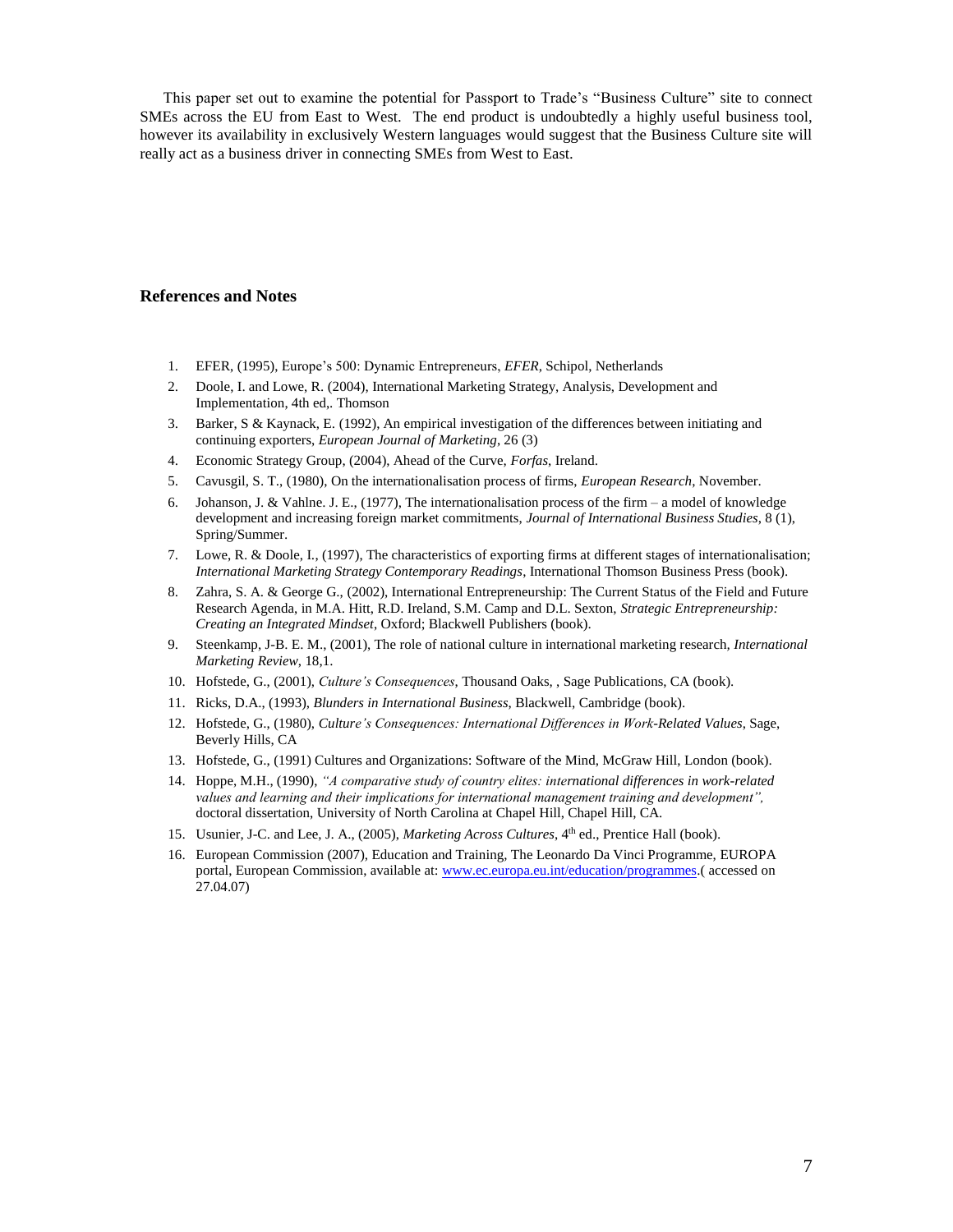

# **Passport to Trade survey**

#### **Introduction**

You have been selected to participate in an exclusive survey being conducted by an international team led by the University of Salford (UK), financially supported by the European Commission under the Leonardo da Vinci programme.

Small and Medium sized Enterprises (SMEs, companies with less than 250 employees) account for over 90% of businesses in the European Union (EU). The EU has set itself the vision of becoming the most competitive economic region in the world by 2010, but recognises that, in order to reach this goal, it is necessary to stimulate the development of Europe's SMEs.

The aim of this project is to set up an on-line information service, focussing on cultural differences, in order to assist SMEs in their dealings with other European markets. The first phase of the project has been completed, covering four countries, and is now on-line at [www.ember.eu.com.](http://www.ember.eu.com/) The second phase will extend the information to cover all 25 countries in the European Union.

This questionnaire seeks to identify difficulties and barriers to international business relationships, which can often be intangible.

The questionnaire is aimed at SMEs:

- that are developing, (or are planning to develop) business in another European country (exporting), or
- that are developing, (or are planning to develop) business with a foreign SME in their domestic market (importing).

Your response will enable us to focus on elements of cultural knowledge that are the most beneficial to SMEs.

**NB. Information provided for this survey will be treated with strict confidentiality and will not be used for any other purposes.**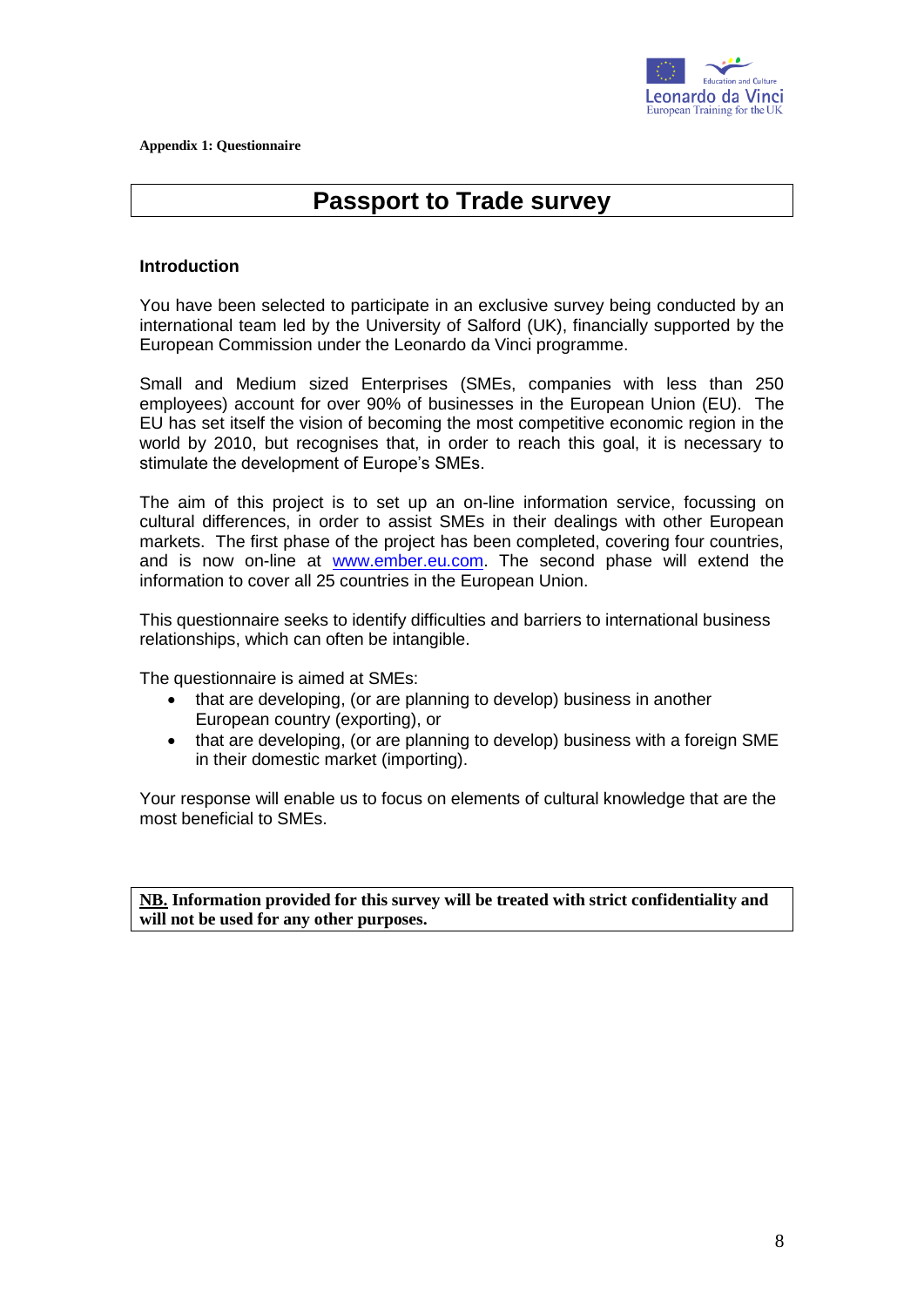

### **1. Name of the company:**

### **2. Full address (Optional):**

- Street
- City/Town
- Postal Code
- Region
- Country

# **3. Number of employees:**

| $ $   1 – 4 | $\Box$ 50 – 100  |
|-------------|------------------|
| $ $   4 – 9 | $\Box$ 100 – 250 |
| $ 10 - 49$  | $ $   $>$ 250    |

# **4. Sector of main activity of the company**

(These sectors refer to the NACE codes, http://europa.eu.int/comm/environment/emas/pdf/general/nacecodes\_en.pdf)

*please, choose only one:*

| Real estate, renting and business          |
|--------------------------------------------|
| activities (including ICT and research)    |
| Public administration and defence;         |
| compulsory social security                 |
| Education                                  |
| Health and social work                     |
| Other community, social and personal       |
| service activities                         |
| Private households with employed           |
| persons                                    |
| Extra-territorial organizations and bodies |
|                                            |

# **5. Do you have experience of trading with other EU countries?**

 $\Box$ Yes  $\Box$ No

If 'Yes', with which countries?

# **6. Do you have experience in trading with countries outside EU?**

 $\Box$ Yes  $\Box$ No

If 'Yes', please list the countries.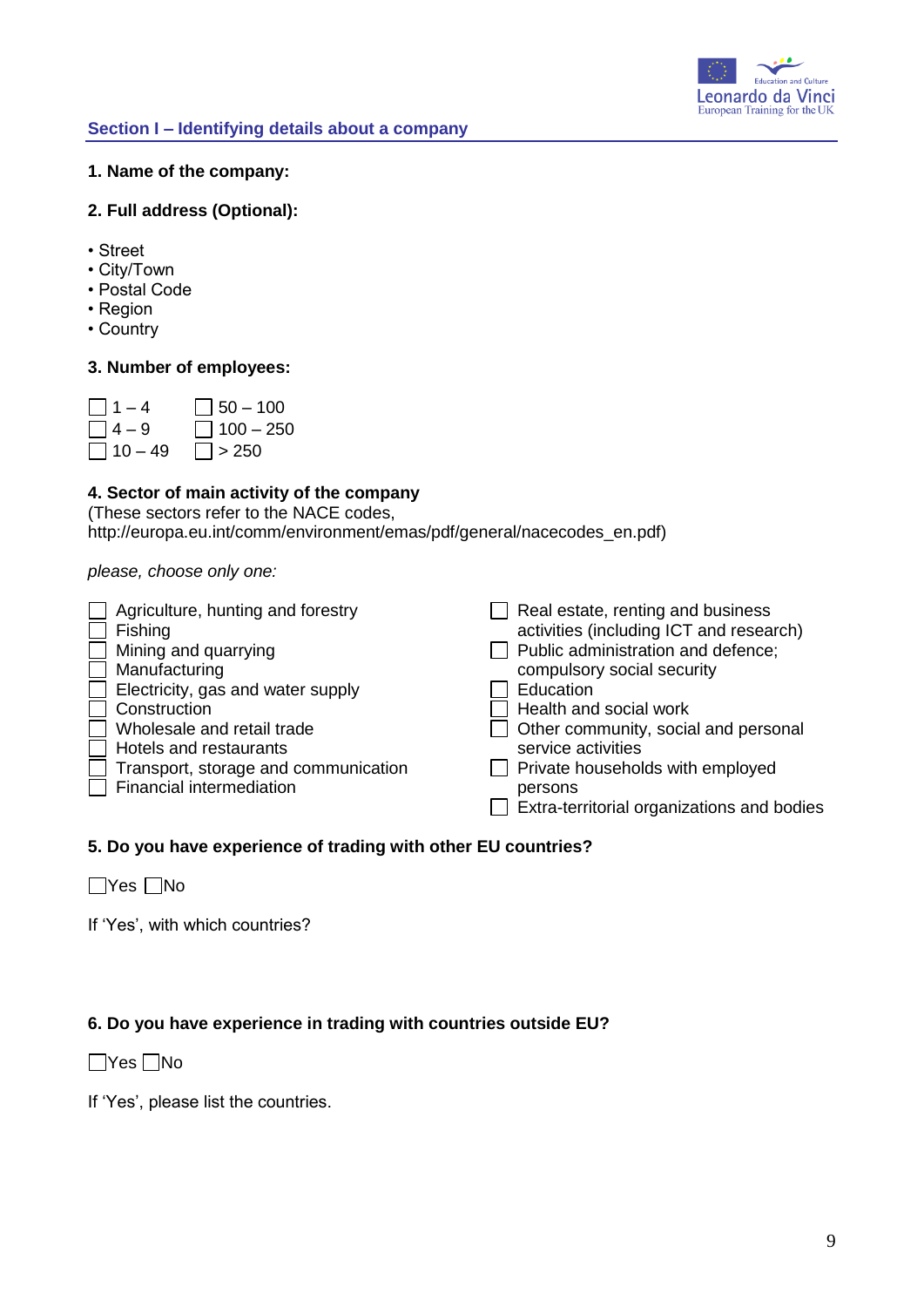

# **Section II: Elements of knowledge**

# **1. In the table below, you will find a list of elements of knowledge about a country.**

Please indicate their degree of importance in helping you to increase your export potential in Europe.

| <b>Needs Analysis (1)</b>                                                                     | <b>Level of importance</b> |               |           |              |
|-----------------------------------------------------------------------------------------------|----------------------------|---------------|-----------|--------------|
| Elements of knowledge about a country                                                         | Not necessary              | <b>Useful</b> | Important | <b>Vital</b> |
| Economic and statistical data on the country                                                  |                            |               |           |              |
| Data relevant to my industry/business sector                                                  |                            |               |           |              |
| Travel, visa, public transport/rail timetables                                                |                            |               |           |              |
| Import regulations / restrictions (e.g. gifts and samples)                                    |                            |               |           |              |
| Personal safety issues                                                                        |                            |               |           |              |
| Medical care / insurance                                                                      |                            |               |           |              |
|                                                                                               | Not necessary              | <b>Useful</b> | Important | <b>Vital</b> |
| Social organisation / social status                                                           |                            |               |           |              |
| Role/importance of family in society                                                          |                            |               |           |              |
| Aesthetics (meanings of colour, shape, design etc.)                                           |                            |               |           |              |
| Values / attitudes (ethics, bribery, corruption etc.)                                         |                            |               |           |              |
| <b>Public Holidays</b>                                                                        |                            |               |           |              |
| Religion (number, importance, role in society)                                                |                            |               |           |              |
| Gender differentiation (level of equality, job differentiation, role of women in the society) |                            |               |           |              |
| Communication (language and non-verbal)                                                       |                            |               |           |              |
| Government (local/central & role in society)                                                  |                            |               |           |              |
| Education (attitudes / standards)                                                             |                            |               |           |              |
| · Food & drink                                                                                |                            |               |           |              |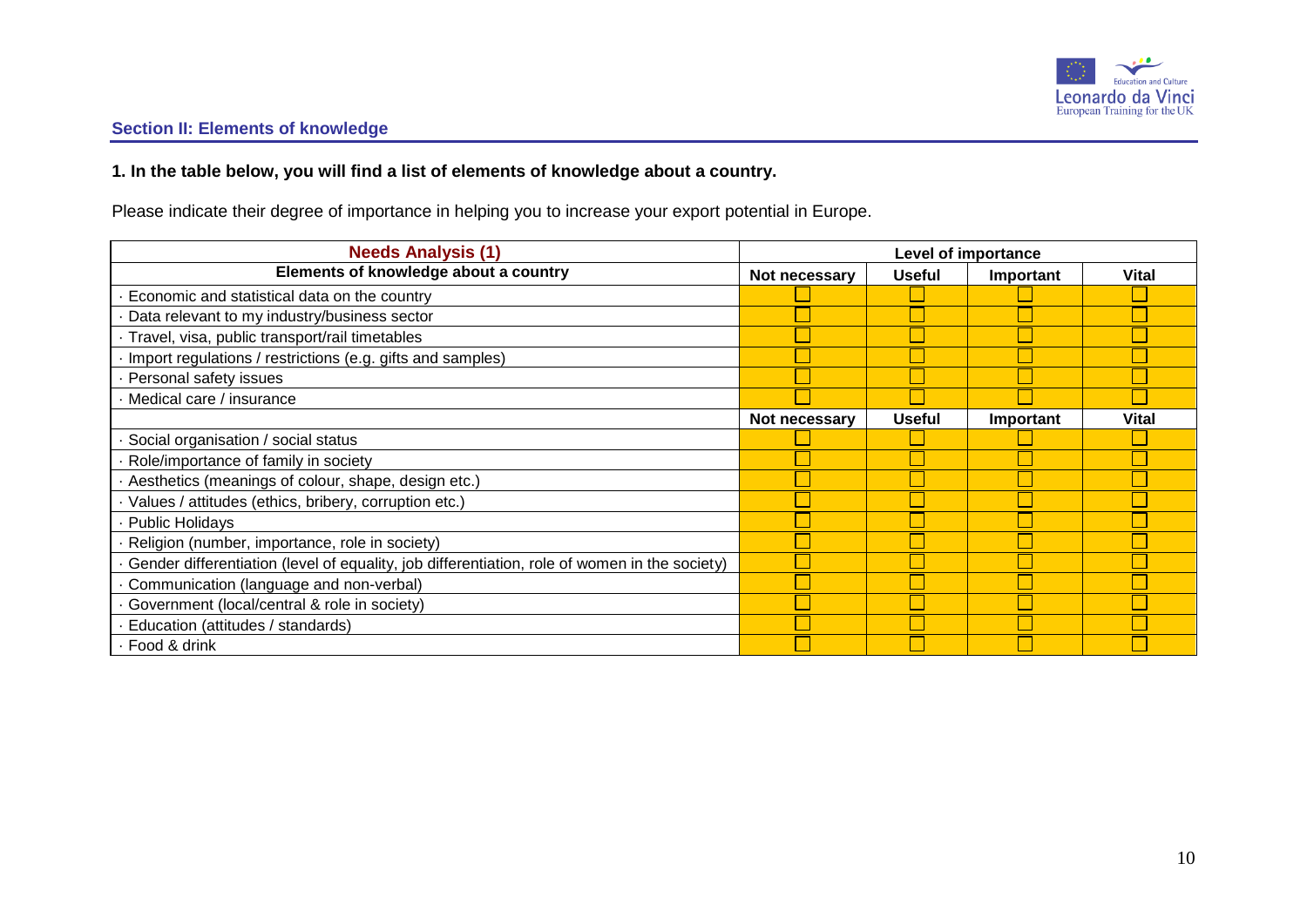

| <b>Needs Analysis (2)</b>                                                                                                 | Level of importance |               |           |              |
|---------------------------------------------------------------------------------------------------------------------------|---------------------|---------------|-----------|--------------|
| Variations in habits from one country to another with regard to:                                                          | Not necessary       | <b>Useful</b> | Important | <b>Vital</b> |
| Meetings and forms of greeting                                                                                            |                     |               |           |              |
| Setting up business meetings                                                                                              |                     |               |           |              |
| Conducting meetings                                                                                                       |                     |               |           |              |
| <b>Negotiation skills</b>                                                                                                 |                     |               |           |              |
| Business ethics / working practices                                                                                       |                     |               |           |              |
| Eating out / business lunch & dinner                                                                                      |                     |               |           |              |
| <b>Business etiquette</b>                                                                                                 |                     |               |           |              |
|                                                                                                                           | Not necessary       | <b>Useful</b> | Important | <b>Vital</b> |
| Political environment (dealing with local/national authorities)                                                           |                     |               |           |              |
| Legal environment (regulations/legislation)                                                                               |                     |               |           |              |
| Market entry considerations and restrictions/requirements (e.g. export, foreign direct<br>investment, joint venture etc.) |                     |               |           |              |
| Personnel (employment legislation etc.)                                                                                   |                     |               |           |              |
| Financial concerns (repatriation of profits, currency exchange rates, banks)                                              |                     |               |           |              |
| · Fiscal regulations                                                                                                      |                     |               |           |              |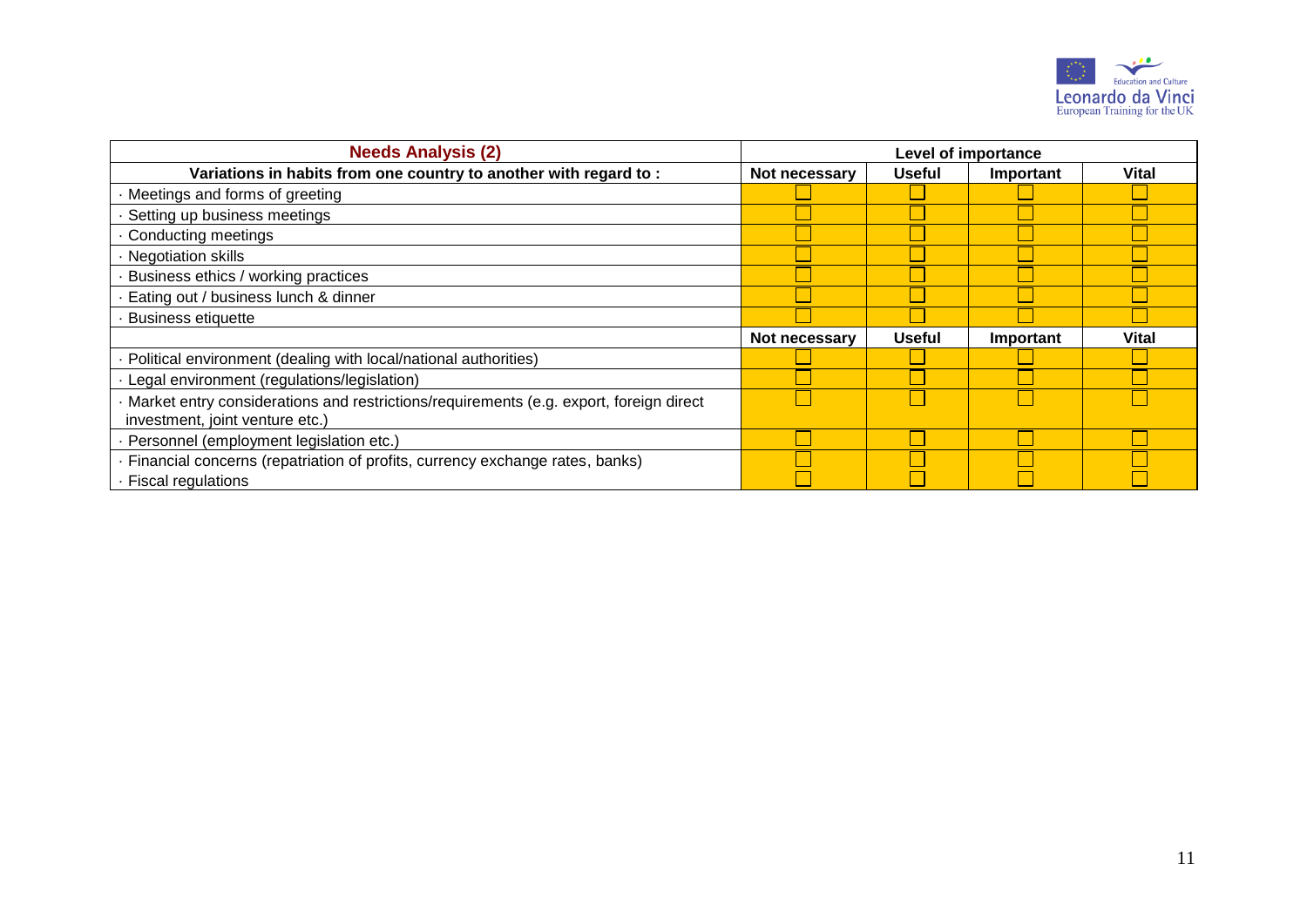

# **2. Can you think of any additional cultural factors that impact on business relations?**

Please list them here:

# **3. Website**

What is your overall opinion on the current website –  $www.ember.eu.com$  – with regard to

Look and content

Navigation and user-friendliness

What suggestions would you have for improving it?

The next version of the website will be available in three languages – English, French and German. Do you understand one or more of these languages sufficiently well to be able to use the site?

| English | $\Box$ Yes $\Box$ No |  |
|---------|----------------------|--|
|         |                      |  |

| French | $\Box$ Yes $\Box$ No |  |
|--------|----------------------|--|
|        |                      |  |

German **Yes** No

What is the speed of the internet connection that you use?

 $\Box$ 56 Kbps (e.g. dial-up connection)

- $\Box$ 128 Kbps (e.g. ISDN connection)
- □ up to 1 Mbps (e.g. basic ADSL connection)
- □ up to 2 Mbps (e.g fast ADSL connection)
- □ more than 2 Mbps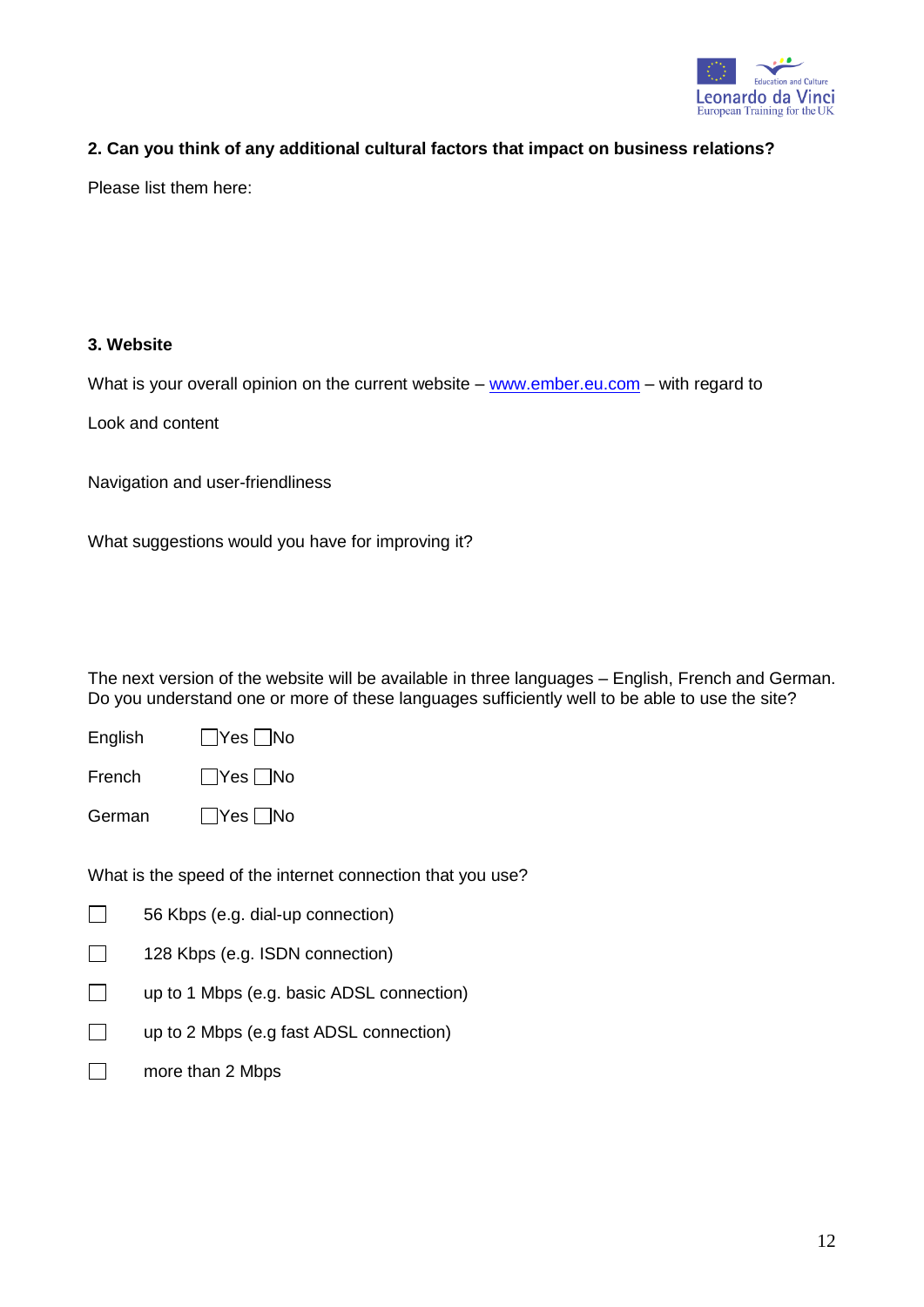

# **4. Format**

This project proposes to have the information available on a website. Is there any other format in which you would prefer to have access to the information?

 $\Box$ Yes  $\Box$ No

If 'Yes', please tick one of the following:

□ CD ROM

**□** Booklets

□ Other electronic support (PDF,...)

□ Others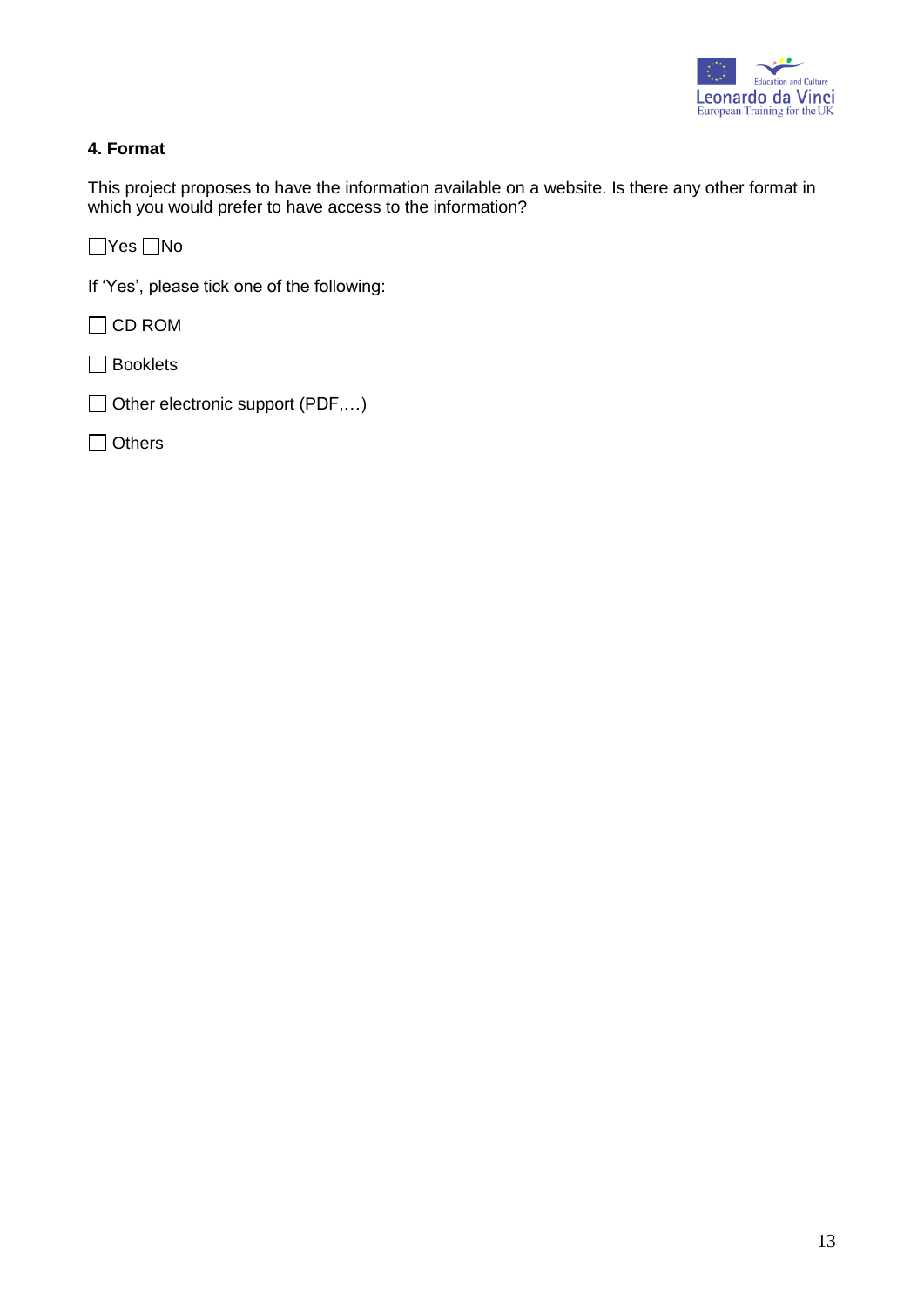

### **Section III : Factors for a successful Business Relationship**

If you traded in other markets,

and had a successful business relationship, please indicate:

- The country of your business partner?
- The factors of success of the relationship

| <b>Country</b> | <b>Factors of success</b> |
|----------------|---------------------------|
|                |                           |
|                |                           |
|                |                           |
|                |                           |
|                |                           |

and had an unsuccessful business relationship, please indicate:

- The country of your business partner?
- The factors of failure of the relationship (e.g. language problem, disagreement, lack of trust, incompatibility, etc.)

| <b>Country</b> | <b>Factors of failure</b> |
|----------------|---------------------------|
|                |                           |
|                |                           |
|                |                           |
|                |                           |
|                |                           |

Thank you very much for completing this questionnaire. If you have provided contact data in Section 1, we will keep you informed of the progress on this project. In addition, if you would like further information, please visit our website on [www.ember.eu.com.](http://www.ember.eu.com/)

Please return your answer to:

Amanda Ratcliffe Dublin Institute of Technology Faculty of Business Aungiet St Campus Dublin 2 Ireland

[Amanda.ratcliffe@dit.ie](mailto:Amanda.ratcliffe@dit.ie)

Tel: + 353 1 4027045